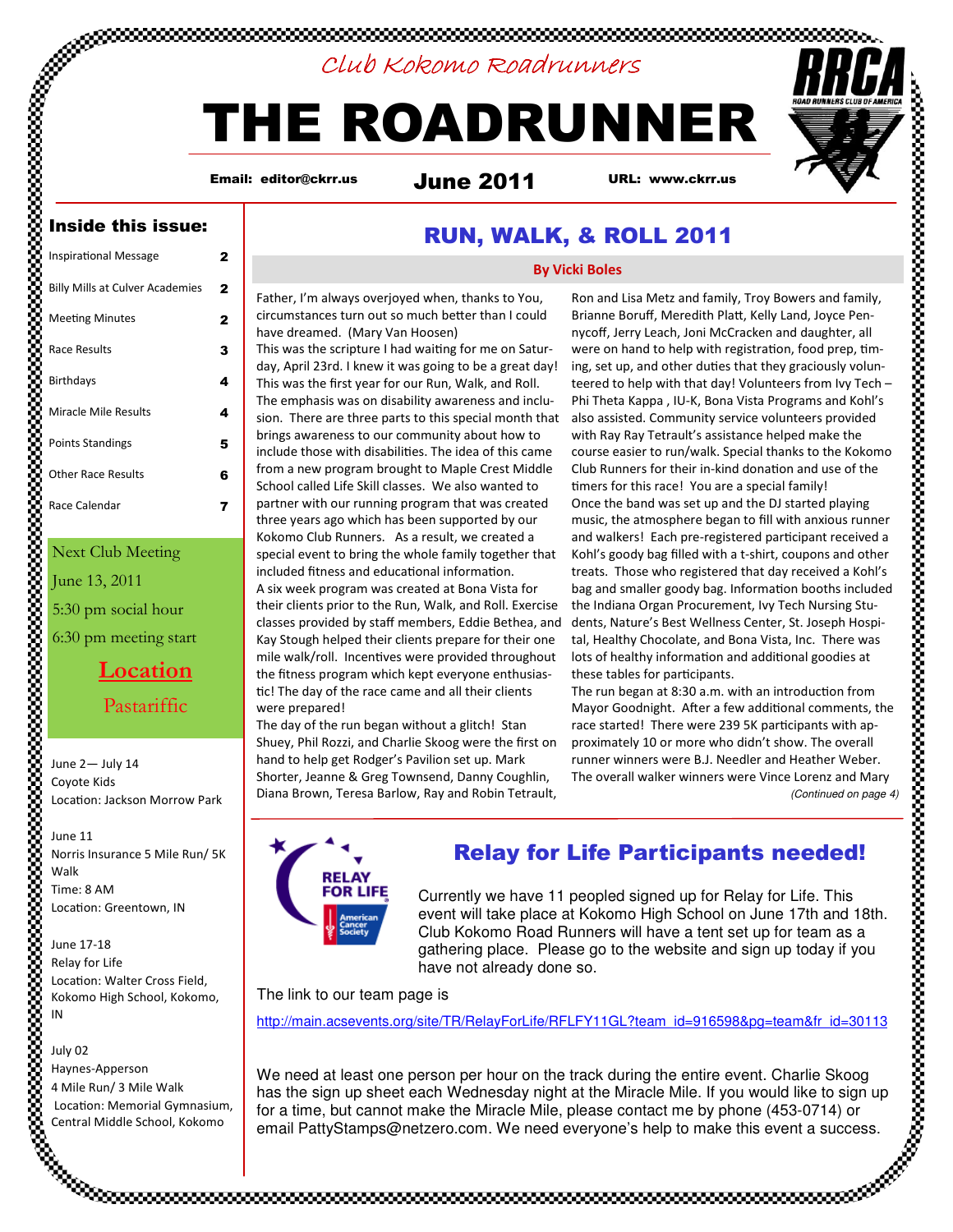# Page 2 **THE ROADRUNNER**

# Inspirational Message of the Month

### Love Is the Greatest

1 Corinthians 13:4-7, 13

<sup>4</sup> Love is patient and kind. Love is not jealous or boastful or proud <sup>5</sup> or rude. It does not demand its own way. It is not irritable, and it keeps no record of being wronged. • It does not rejoice about injustice but rejoices whenever the truth wins out. <sup>7</sup> Love never gives up, never loses faith, is always hopeful, and endures through every circumstance. <sup>13</sup> Three things will last forever—faith, hope, and love—and the greatest of these is love. th<br>
1's or rude. It does not<br>
being wronged. • It does<br>
ut. ' Love never gives<br>
eatest of these is love.<br>
From Your club Chaplain<br>
New Member<br>
Aaron Kirk<br>
aynes Volunteers are still needed<br>
race is less than a month away<br>



Have you contacted Captain Coyote and Mrs. Coyote to let them know that you'll volunteer for this great program. If not, you can reach them via email at rayrobin@email.com. It all happens on Thursdays 6-2 through 7-14 at 6:15pm in Jackson Morrow Park. On the web at http://coyotekids.ckrr.us/

# Meeting Minutes

In attendance: Charlie Skoog, Stan Shuey, Robin Cole, Patti Weitzel, Milt Brown, Mark Shorter and Scott Riggle

Mark Shorter gave a brief financial report

Information about scholarships should be in the newsletter next year

Haynes Volunteers are needed: Should contact Rebekah Monroe or Charlie Skoog

Have not received equipment form from Symphony as of this meeting

Next meeting is June 13, 2011 at Pastariffic

# New Member

Aaron Kirk

# Haynes Volunteers Needed

The race is less than a month away and volunteers are still needed. If you can volunteer please contact Charlie Skoog at Runckrr@aol.com or Rebekah Monroe at

rebekah.a.monroe@gmail.com as soon as possible.



# Billy Mills coming to Culver Academies!

Dana Neer is inviting CKRR for an evening social and Q/A with Olympic Champion Billy Mills. Billy won 10,000 Meter Race in the 1964 Olympic Games in Tokyo in a time of  $28:24$  (4:34 mile splits on a rain soaked cinder track). He also served as a First Lieutenant in the United States Marine Corp, and currently directs many humanitarian and

entrepreneurial endeavors. He is a very popular motivational speaker at many World and NCAA track and cross country championship events.

The event will be held at the Culver Academies campus (a one hour drive from Kokomo) on Monday night June 20. Billy will speak and share his life story from 7-8:30 pm, followed by refreshments and a  $Q/A$  time along the shores of Lake Maxinkuck-

ee. This will be a free event for all Club Kokomo members and guests. You will not want to miss this golden opportunity to hear one of the greatest athletes of all time. Please contact Dana at Neerd@culver.org to reserve your spot.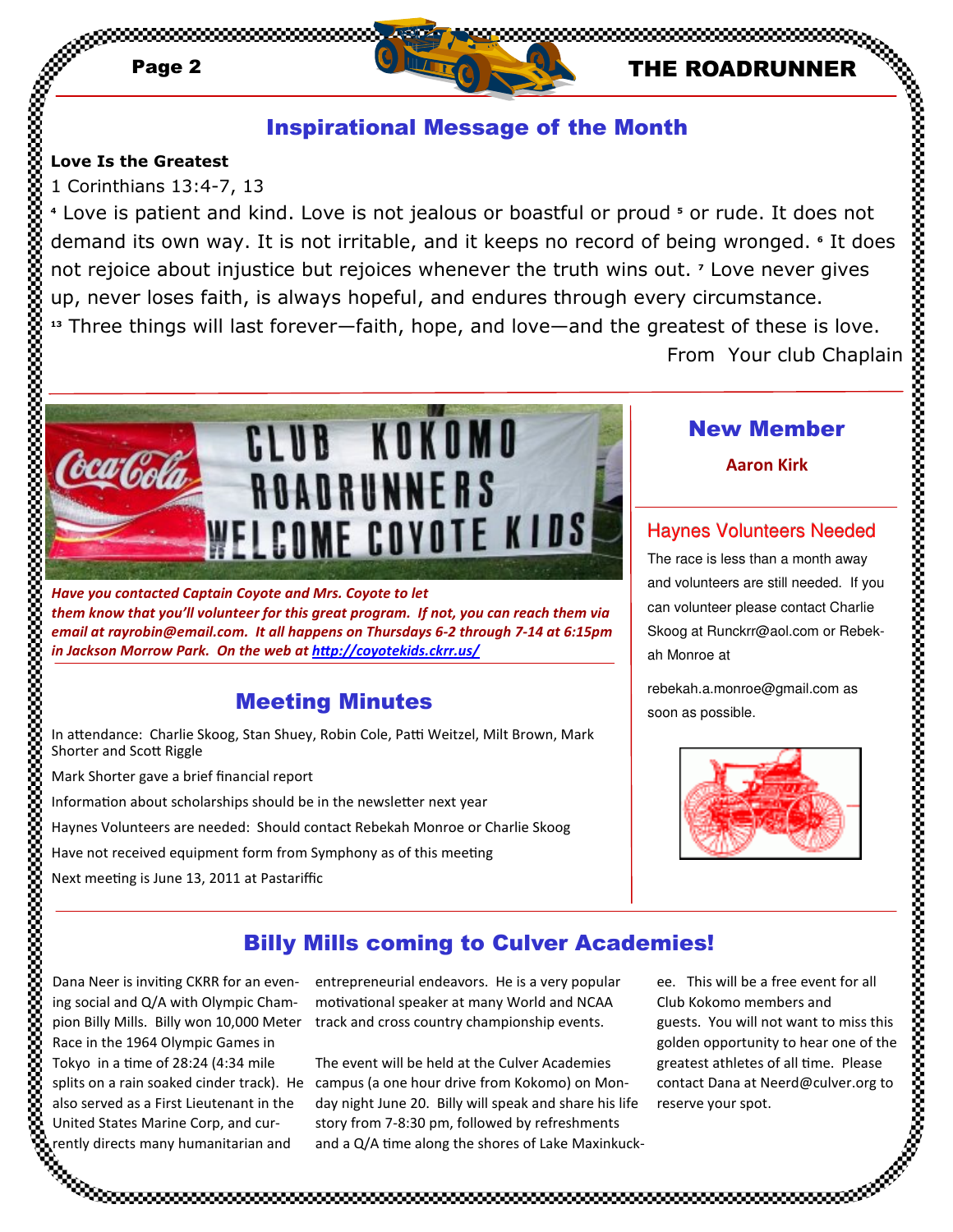

Race Results

2: Amanda Pena 35:15

Female

**Run & 5K Walk Saturday, May 14, 2011 Jackson Morrow Park, Kokomo, IN**

**NORE 2018**<br>
Norris Insurance 4 Mile<br>
Num & 5K Walk<br>
Staturday, May 14, 2011<br>
Jackson Morrow Park,<br>
1. BJ Needler 20.47<br>
2: Scott Colford 22:02<br>
4: Kory Kenedy 22:23<br>
4: Kory Kenedy 22:23<br>
5: Parker Jones 23:54<br>
6: Cary Ca 1: BJ Needler 20:47 2: Scott Colford 22:02 3: Mark Massengill 22:18 4: Kory Kenedy 22:23 5: Parker Jones 23:54 6: Sam Tragresser 25:59 7: Nich Lipari 26:10 8: Gary Callahan 27:59 9: Chris Lasley 28:00 10: Sam Grant 28:24 11: Glen Otto 28:20 12: Kenny Bennett 28:32 13: Paul Sanders 28:39 14: Colten Pearce 28:45 15: Chad Gaddis, Sr. 29:25 16: Joseph Roth 29:34 17: Carly Jones 29:51 1st Norris: Insurance 5K Female 18: Phil Rozzi 29:55 19: Ethan Martin 30:03 20: Al Hochgesang 30:20 21: Doug Hollingsworth 30:48 22: Brittiani Gillem 30:54 23: Billy Jones 31:08 24: Charlie Skoog 31:20 25: Mark Shorter 31:47 26: Robert Kearney 32:11 27: Ken Swinehart 32:38 28: Steve Smith 32:40 29: Mike Daugherty 32:45 30: Mike Deardorff 32:46 31: David Emry 32:47 32: Michael Graham 32:51 33: Brook Hasty 32:53 34: Jackie Hasty 32:56 35: Justin Taflinger 33:06 36: BJ McClain 33:10 37: Wayne Otto 33:15 38: Chad Gaddis, Jr. 33:22 39: Bill Barnett 33:22 40: Rosellen Connolly 33:35 41: Melissa Goad 33:47 42: Nikki Frazier 33:54 43: Gregory Townsend 34:45 44: Andy Cage 35:06 45: Terry Jones 35:19 46: Christopher Phenis 35:31 47: Ray Tetrault 35:43 48: Steve Wand 36:26 49: Scott Deyoe 36:31 40:35 Walk Female 38:43 43:45 Fun Run: **mo, IN**  6: Parker Jones 18:00

50: Jennifer Pitner 36:37

7: Jay Priest 18:48

51: Anna Dollens 37:06 52: Stan Shuey 37:57 53: Laurie Ousley 38:17 54: Ricke Stucker 38:34 55: Robin Roush 38:39 56: Robin Tetrault 38:53 57: Doug Mankell 39:27 58: Rhenda Acton 40:01 59: Jeremiah Kelley 60: Cara McKellar 40:48 61: Robin Cole 41:13 62: Adriene Riggle 41:55 63: John Off 42:21 64: Jessica Off 42:56 65: Tina Kelley 44:17 66: Billy Cox 44:26 67: Laura Heflin 44:56 68: Laura McGraw 45:10 69: Anita Frazier 47:34 70: Robert Cupp 48:56 71: Emily Allen 52:23 1: Vince Lorenz 28:02 2: Mary Miller 30:53 1st 3: Chris Sullivan 35:27 4: Amanda Pena 34:31 5: Jerry Lambert 36:16 6: Steve Inman 36:55 7: Toney Lorenz 37:33 8: Jim Gross 37:42 9: Raye Jean Swinehart 10: Jane Inman 38:43 11: Lisa Wolfgang 39:31 12: Tim Taflinger 39:50 13: Kathy Snyder 39:59 14: Brian Allen 41:07 15: Jean Heflin 42:00 16: Angela Lorenz 43:32 17: Jayne Stucker 43:36 18: Mary Lou Rutherford 19: Fumie Roth 45:32 20: Diane Brown 53:06 21: Dan Coughlin 53:06 1: Jenessa Hasty 8:25 **Composer Classic Saturday, May 28, 2011 Highland Park, Koko-**1: BJ Needler 15:44 2: Kory Kennedy 16:43 3: Scott Colford 16:53 4: Austin Elliott 17:36 5: Chris James 17:42 19:05 22:07 23:32 23:53 25:06 27:17

8: Jacob Bradshaw 19:04 9: Jeremy Breedlove 10: Heather Weber 19:12 1st Female 11: Chris Lasley 19:55 12: Glen Otto 20:50 13: Gary Callahan 20:51 14: Ken Austin 21:26 15: Travis Marley 21:28 16: Aaron Kirk 21:38 17: Phil Vogl 21:46 18: Diana Jones 21:47 19: Al Hochgesang 22:03 20: Doug Hollingsworth 21: Jerry Long 22:09 22: Justin Taflinger 22:27 23: Karly Sprouse 22:46 24: Paul Wyman 22:48 25: Eric Zemen 23:06 26: Josh Hall 23:19 27: Keagan James 23:26 28: Cheryl Marner 23:29 29: Lindsay Thompson 30: Mark Shorter 23:35 31: Israel White 23:50 32: Kenneth Swinehart 33: Charlie Skoog 23:55 34: Mike Deardorff 24:08 35: Michael Graham 36: Melissa Goad 25:11 37: Shelly Wyman 25:15 38: Kim Lee 25:33 39: Nikki Frazier 25:41 40: TA Weber 25:41 41: Sam Parr 26:09 42: Scott Deyoe 26:37 43: Carla Knapp 26:41 44: Ray Tetrault 27:08 45: Macaiah White 27:12 46: Kathy Murdock 27:15 47: Anna Dollens-Rangel 48: Stan Shuey 27:25 49: Jeff LaDow 27:38 50: Leonard Baxter 27:40 51: Cindy Stone 27:54 52: Sarah Blakely 28:04 53: Hannah Newell 28:05 54: Ricke Stucker 28:20 55: Terry Jones 28:20 56: Cara McKellar 28:46 57: Greg Sullivan 28:50 58: Erika James 28:57 59: Laurie Ousley 29:06 60: Robin Tetrault 29:13 61: Doug Mankell 29:38 62: Jack Johnson 29:41 63: Joyce Pennycoff 30:00

64: Jennifer Van Horn 30:00 65: Christine M. Konopa 30:17 66: Laura Cook 30:57 67: Brendyn Rogers 31:26 68: Beth Silence 32:07 69: Christopher Campbell 32:18 70: Kevin Campbell 32:20 71: Kathryn Wall 32:32 72: Luke Leger 32:36 73: Billy Cox 32:41 74: Bruce Savage 33:13 75: Natalie Jones 33:51 76: Steve Kilcline 33:55 77: Golda Hechanova 33:56 78: Laura Heflin 34:09 79: Levi White 34:42 80: Jennifer Sinka 34:50 81: Andrea Eckelbarger 35:20 82: Jeannie Townsend 35:21 83: Paige Smith 35:26 84: Josephine Avergonzado 35:45 85: Valerie Leger 35:46 86: Robert Cupp 35:48 87: Audrey Ridlen 36:33 88: Gradyn Rogers 37:09 89: Taylor Leonard 37:38 90: Grace Banquicio 38:00 91: Sara Poppas 38:35 92: Amanda Flick 38:36 93: Jennifer Newell 38:37 94: Tiffany Barnes 38:38 95: Brianne Dale 38:38 96: Kathy Snyder 39:44 97: Stephen Bolinger 40:01 98: Merlin Fights 40:02 99: Emily Allen 40:05 100: John Bird 40:29 101: Abner Hechanova 40:32 102: Doris Campbell 43:09 103: Missy Mavrick 43:09 104: Carol Savage 43:12 105: Anne Berendsen 43:35 106: Jan Wall 43:35 107: Will Baxter 47:19 108: Sophia Wyman 48:05 109: Jennifer Skiles 54:17 110: Tom Johnson 57:29 5K Walk:

1: Mary Miller 30:46 1st

3: Jerry Lambert 35:50 4: Toney K. Lorenz 39:03 5: Jim Gross 39:04 6: Raye Jean Swinehart 39:53 7: Jane Inman 39:54 8: Herb Schlotterbeck 40:06 9: Mary Lou Rutherford 42:25 10: Brian Allen 42:26 11: Jean Heflin 42:47 12: Jayne Stucker 43:45 13: Lynne Berendsen 43:48 14: Jane Cloum 43:53 15: Angela Lorenz 43:55 16: Robin Michael 44:08 17: Terry S. Hall 47:56 18: Madyson Baxter 48:04 19: Liz Gaddis 50:55 20: Sarah Cotner 52:05 21: Maggie Johnson 57:54 1 Mile: Fun Run 1: Brendyn Rogers 8:36 2: Gradyn Rogers 9:24 3: Christopher Long 16:17 4: Nick Bales 16:20 5: Sherry Digler 18:12

# Other Race **Results**

1st Prison Breakout 5K Saturday May 21, 2011 Bunker Hill, IN 5K Run 1. Nich Lapari 20:14 2. Gary Callahan 20:45 4. Kenny Bennett 21:15 5. Mark Shorter 23:32 6. Ashley Morrison 24:02 1st woman 7. Michael Graham 24:27 8. Vernon Keller 25:18 13. Doug Mankell 29:19 14. Vern Graves 29:29 27. Sue Keller 40:03 Total Finishers 34 5K Walk

1. Mary Miller 30:21 6. Jean Heflin 41:16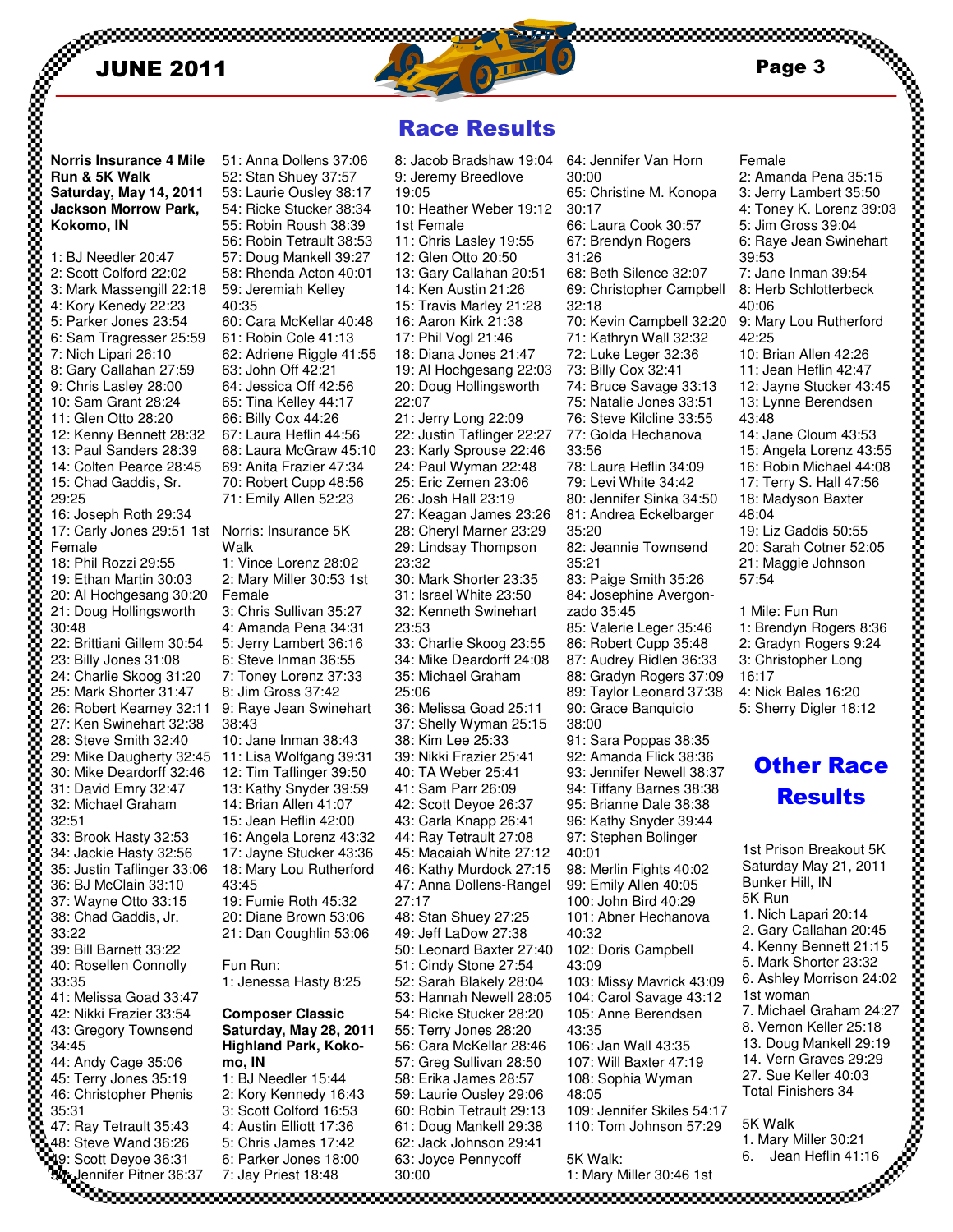



18:31

24:44

Mile

2011

Path

31. Adriene Riggle 18:31 32. Scott Riggle 18:34 33. Mary Ann Peabody

Jackie Sanders Miracle

Highland Park Walk/Bike

Wednesday, May 18,

1. Nich Lipari 5:44 2. Glenn Otto 5:50 3. Sam Grant 6:02 4. Paul Sanders 6:10 5. Wayne Otto 6:52

7. Charlie Skoog 810 8. Cara McKellar 8:39 9. Adriene Riggle 9:00 10. K'mia Bontrager 9:03 11. Parker Jones 9:12 12. Lauren Jones 9:14

## Miracle Mile Results

8. Ray Tetrault 7:49 9. Steve Wand 8:37 10. Bruce Savage 9:18 11. Kelsie Metz 9:53 12. Nicole Crocker 9:54 13. Amber Longwith

14. Bob Longwith 10:14 15. Ken Huston 10:18 16. Emily Riggle 10:22 17. Joe Yeagle 10:34 18. Lisa Metz 10:38 19. Hannah Moore 11:06 20. Ron Moore 11:08 21. Geana Moore 12:01 22. Jerry Leach 12:12 23. Theresa Barlow 12:13 24. Emerson Lakso 13:10 25. Joyce Pennycoff

10:03

13:10

| Jackie Sanders Miracle                                          | 21.                      |
|-----------------------------------------------------------------|--------------------------|
| Mile                                                            | 22                       |
| Wednesday, May 4, 2011                                          | 23.                      |
| <b>Highland Park Walk/Bike</b>                                  | 24                       |
| Path                                                            | 25.                      |
| 1. Parker Jones 5:09<br>2. Cody Young 5:30<br>3. Glen Otto 5:49 | 26.<br>27.<br>28.<br>29. |

4. Wayne Otto 6:48 5. Ken Swinehart 7:18 6. Charlie Skoog 7:18 7. Kmia Bontrager 7:32 8. Ray Tetrault 7:39 9. Chad Gaddis 7:41 10. Terry Jones 8:14 11. Kathy Murdoch 8:14 12. Aidan Frazier 8:37 13. Ron Bontrager 8:40 14. Kelsie Metz 8:46 15. Daniel Metz 8:47

- 16. Joe Yeagle 9:16 17. Bruce Savage 9:25 18. Robin Tetrault 9:30
- 19. Kirsten Bryan 10:18
- 20. Ken Huston 10:25

22. Bob Longwith 10:45 23. Melanie Bozard 11:43 Jerry Leach 12:45 25. Theresa Barlow 12:45 Tom McKinley 13:00 Lisa Swaggerty 13:17 Carol Savage 14:00 Mark Bozard 14;15 30. Ron Metz 14:15 31. Cathy Longwith 15:45 Jackie Sanders Miracle Mile Wednesday, May 11, 2011 Highland Park Walk/Bike Path 1. Parker Jones 5:34 2. Sam Grant 6:13 3. Paul Sanders 6:16

Lisa Metz 10:35

- 4. Brittiani Gillem 6:40
- 5. Jeff Hauswald 7:13
- 6. Charlie Skoog 7:17
- 7. Terry Jones 7:38

# Birthday List

26. Melanie Bozard 13:36 27. Mark Bozard 13:53 28. Ron Metz 13:54 29. Cathy Longwith 15:56 30. Gretchen Riggle

- 6-2 Melvin Hobbs III 6-4 Kendall Pagington 6-4 Christine Williamson 6-5 Jacob Bradshaw 6-5 Laura Powers 6-7 Ray Tetrault 6-8 Dave White 6-9 Keagan James 6-10 Kim Anderson
- 6-10 Ken Swinehart 6-10 Sharon Whelan 6-11 Lee Ann Smith 6-14 Henderson Glover 6-15 Vern Graves 6-18 Bruce Savage 6-19 Dick Summerton 6-21 Anita Frazier 6-21 Erika James 6-21 Laurie Ousley

### 6-22 Carol Savage 6-23 Gina Sheets 6-24 Pete Bradshaw 6-24 Zoe Irvin 6-24 Joe Rangel 6-26 Amy Baron 6-26 Raye Jean Swinehart 6-27 Madison Parr 6-27 Mark Shorter

- 6. Rosellen Connolly 8:08 13. Terry Jones 9:15 14. Bruce Savage 9:18 15. Joe Yeagle 9:37 16. Amber Longwith 9:43 17. Emily Riggle 9:57 18. Ken Huston 10:02 19. Bob Longwith 10:03 20. Melanie Bozard 11:28 21. Ron Metz 11:29 22. Mark Bozard 12:53 23. Lisa Metz 12:54 24. Jerry Leach 13:00 25. Carol Savage 13:16 26. Wanda Otto 15:52 27. Gina Bontrager 15:52 29. Kathy Harbaugh 16:18 30. Mary Harbaugh 16:30 31. John Harbaugh 16:31 32. Gretchen Riggle 16:41 33. Scott Riggle 16:41 May 25<sup>th</sup> Canceled due to rain
	- 6-28 Debbie Riffe 7-1 Caroline Glover 7-1 Steve Inman 7-3 Scott Deyoe 7-4 Phil Leininger 7-5 Cassandra Haus-7-5 Bill Heck 7-7 Graham Bagwell 7-7 Kathie Barnett

# RUN, WALK, & ROLL 2011 continued

Miller. Each received a trophy and \$10.00 gas gift card. Amanda Pena came dressed for the event and won the best dressed award! Amanda received a \$10.00 Pastarrific gift card.

In between the races there was food provided by B & K, McAlister's, Chili's, Maple Crest Student Honor Council, Big Ben Coffee, Meijer's, Wal-Mart, and Coca-Cola. The American Water Trailer was on hand for our thirsty participants throughout the races.

The 1 mile fun run/walk/roll began at 9:30 a.m. with 67 participants. This race included all ability levels and as each participant completed their mile, they were provided bottle water from Freedom Financial and a medal. I wish you could have seen their faces as they received

their medal! For all our students who could not attend this day, we provided an additional Run, Walk, and Roll on May 6th! It is almost two weeks later and they are still wearing their medal!

wald

The event ended with lots of door prizes from participating businesses in our community! Special thanks to our major sponsors: Karen and Dave Bere' Foundation, St. Vincent/St. Joseph Hospital, Kohl's, Indiana Heartland Federal Credit Union, Quinnly Terran Fife, and Bucheri, McCarty, and Metz LLP.

The final result for this event brought in \$8, 586.00 for Bona Vista Programs! Any suggestions how to improve this event will be most welcomed!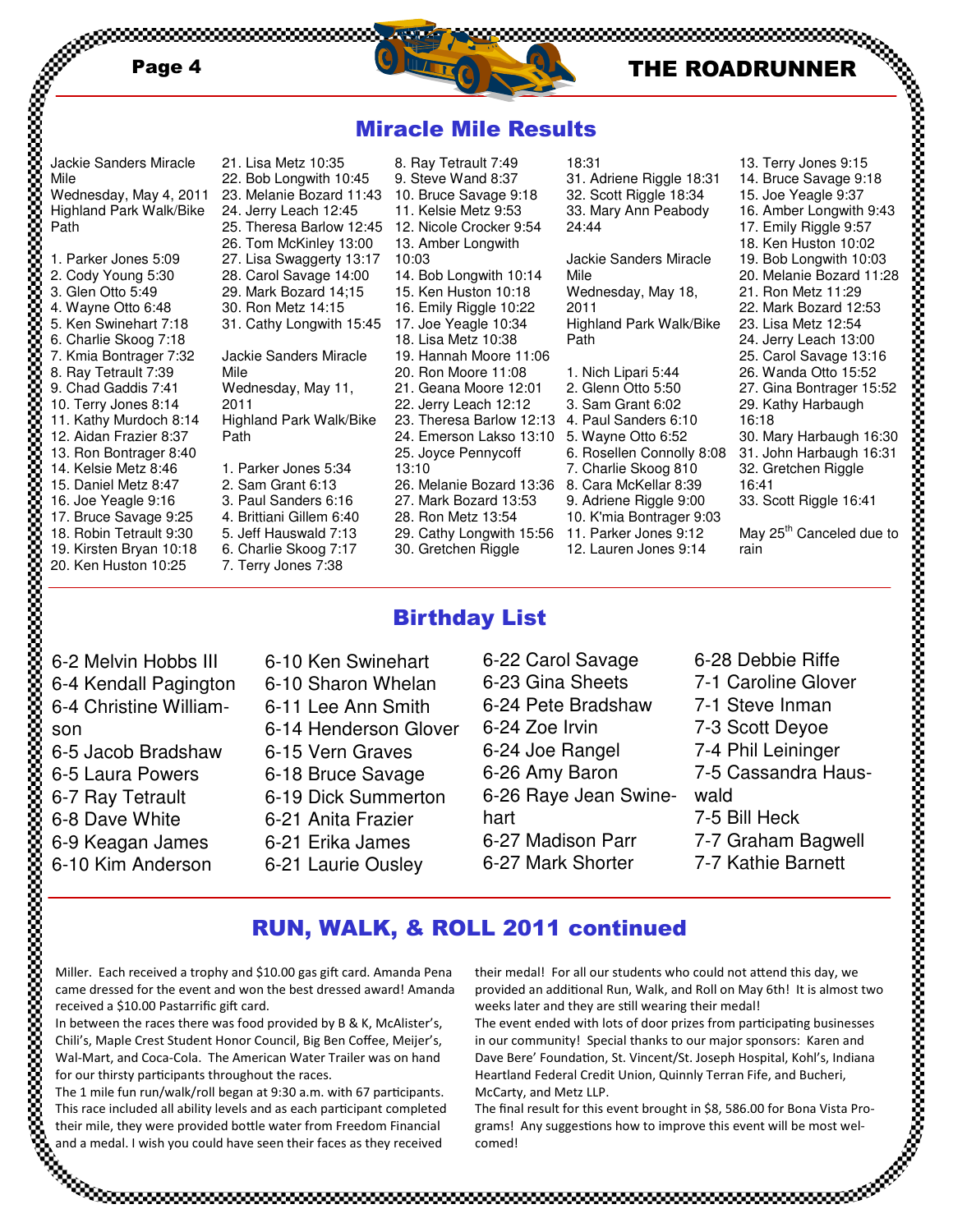

# Points Standings

Races included are JN Amboy, Old Ben, Sam Costa, Ultimate, Race for Cure, Rock & Roll, Norris JMP 4 and any one Ultra, Marathon, Half-Marathon or Volunteer. 10 points are awarded for both the Race for the Cure and the Relay for Life.

Women 0-12 Alexandra Parr 4-75V Madison Parr 4-62V Maya James 1-20 Kelsey Metz 1-12 13-19 Emily Allen 7-110HC Carly Jones 6-110C Christina Deyoe 2-35H Kelsey Kennedy 1-20 Jillian LaDow 1-12 20-24

Runners

Brittiani Gillem 4-80H Kathryn Wall 4-65HC Laura Heflin 4-62 Amber Longwith 1-10 25-29 Laura Powers 2-40

Jillian Weaver 2-40H Natilee Jones 1-20H Rhiannon Thompson 1-20H Amy Baron 1-15

30-34

Adriene Riggle 4-72H Carla Knapp 3-60H Melissa Goad 3-55H Amanda Fernandes 2-40H Kathleen Bagwell 1-20H Kelly Barker 1-20H Allison Irvin 1-20H Sharon Whelan 1-20 Jennifer Pitner 1-15

35-39 Nikki Frazier 5-100H Jennifer Sinka 4-70H Michelle Boyd 2-40 Mary Cameron 2-40H Erika James 2-35H Robyn Pagington 1-20H 40-44 Tami Moore 5-90MH Heather Weber 4-80H Shelly Wyman 4-62H

Carol Savage 2-30H Patricia Weitzel 2-22C Kristine Bewley 1-20H

Dana Culp 1-20 Stella Rood 1-20H Gina Sheets 1-20U Laura Sheets 1-20H

45-49 Cara McKellar 5-100H Cindy Stone 2-40H Kim Anderson 1-20H Joni McCracken 1-20H Laura Cook 1-15 Lisa Metz 1-15

#### 50-54 Laurie Ousley 4-80H Anita Upchurch 2-30HC Roxane Burrous 1-20H

55-59 Anna Dollens 8-150HCV Robin Cole 7-92C Robin Tetrault 5-74H Joyce Pennycoff 4-67H Vicki Boles 3-55H Sue Keller 2-18

60-64 Rhenda Acton 4-75 Jeanie Townsend 2-40 Kathy Murdoch 1-20

65-69 Susan Gerhart 1-20

#### Men

0-12 Keagan James 2-40 Vinh Lee 2-35 Colby Mims 1-20 Justin Taflinger 1-20 Cavan Williams 1-15 Aidan Frazier 1-12

13-19 Chad Jr. Gaddis 4-75 Billy Jones 3-50C Jacob Bradshaw 1-20H Austin Young 1-20H

20-24 Parker Jones 8-135HC Kory Kennedy 6-115H Jordan Ousley 3-44H

25-29

BJ Needler 3-60 Michael Tetrault 1-20H

30-34 Chad Sr. Gaddis 4-80 Billy Cox 4-40C Mark Fernandes 2-35H Andrew Jones 1-20H

35-39 Samuel Parr 5-74 Sam Grant 4-72H T.A. Weber 4-65H David Reinagle 4-57HC Chris James 3-55 Matt York 3-49H Chris Frazier 2-35H William Irvin 1-20H Tim Taflinger II 1-20

40-44 Scott Colford 5-100 Terry Jones 7-99HC Jay Priest 5-90H Ron Moore 5-79H David Emry 4-65H Paul Wyman 4-59H Michael Rood 1-20H Ken Austin 1-15 Scott Riggle 1-12 Dwight Elliott 1-10 Steve Williams 1-9 Vern Graves 1-8

45-49 Michael Graham 8-135HC Paul Sanders 5-100H Scott Devoe 6-84HC Rich Bradshaw 1-20H Dana Neer 1-20H Brian Reinhardt 1-20H Chee Lee Lee 1-10

#### 50-54

Lisan Jones 2-32V Tiffany Parr 4-80V<br>Concentration Birm (Parr 4-80V Tiffany Parr 4-80V Tiffany Parr 4-80V Tiffany Parr 4-80V Tiffany Parr 4-80V Tif Phil Rozzi 7-105H Eric Mathew 6-95H Ken Swinehart 7-85H Ray Tetrault 7-83H Kevin Campbell 4-52H Byron Bundrent 2-40 Kenny Bennett 2-35 Jerry Long 2-35 Al Hochgesang 3-34 Jerry Meiring 3-33 William Jones 2-32V

Bruce Savage 3-31H Doug Hollingsworth 2-30H Scott Hemmeger 1-20H Ron Metz 1-20H Keith McAndrews 1-15 Jeff Cardwell 1-8

55-59

Mark Shorter 7-125HC Mike Deardorff 5-77H Greg Townsend 5-74 Jeff LaDow 2-32H Russ Hovermale 2-23 Michael Campbell 1-20H John Sites 1-20 Dave White 1-20H Joe Yeagle 2-19 Scott Hamilton 1-9

#### 60-64

Charlie Skoog 8-135HC Ricke Stucker 6-62C Gary Callahan 3-60 Joe Rangel 4-57C Tom Miklik 3-52H Fred Chew 2-40H Bill Menges 3-37H Vern Keller 2-27 Steve Wand 2-21 Walter Brown 1-20H Steve Kilcline 1-20H

65-69 Bill Barnett 4-80H David Hughes 4-60C Doug Mankell 3-47

70-74 Stan Shuey 5-90C Ken Huston 1-15

75-79 Robert Cupp 2-40 Riley Case 1-20

Walkers Women 25-29 Ashley Taflinger 1-20H

30-34 Amy Irick 2-40

35-39 Tiffany Parr 4-80V 40-44 Anh Lee 2-40

45-49 Jean Heflin 5-100V Angie Bowman 2-35H

50-54 Mary Miller 6-120 Jane Inman 7-104H Amanda Pena 7-95HCV Raye Jean Swinehart 6-89H Debbie Riffe 4-56V Jayne Stucker 5-50C Kathy Touloukian 1-7

55-59 Jan Wall 2-40

60-64 Angela Lorenz 4-80

65-69 Mary Lou Rutherford 5-90C Diana Brown 4-65V

#### Men 25-29 Vince Lorenz 6-120

40-44 Brian Allen 8-150HCV

50-54 Steve Inman 5-95 Don Hurd 2-35

55-59 Tim Taflinger 2-40H

60-64 Toney Lorenz 6-120 Robin Michael 1-15

65-69 Jim Burrous 1-20H John Mohr 1-20

70-74 Jerry Lambert 7-130HC Jim Gross 6-105H Dan Coughlin 2-32V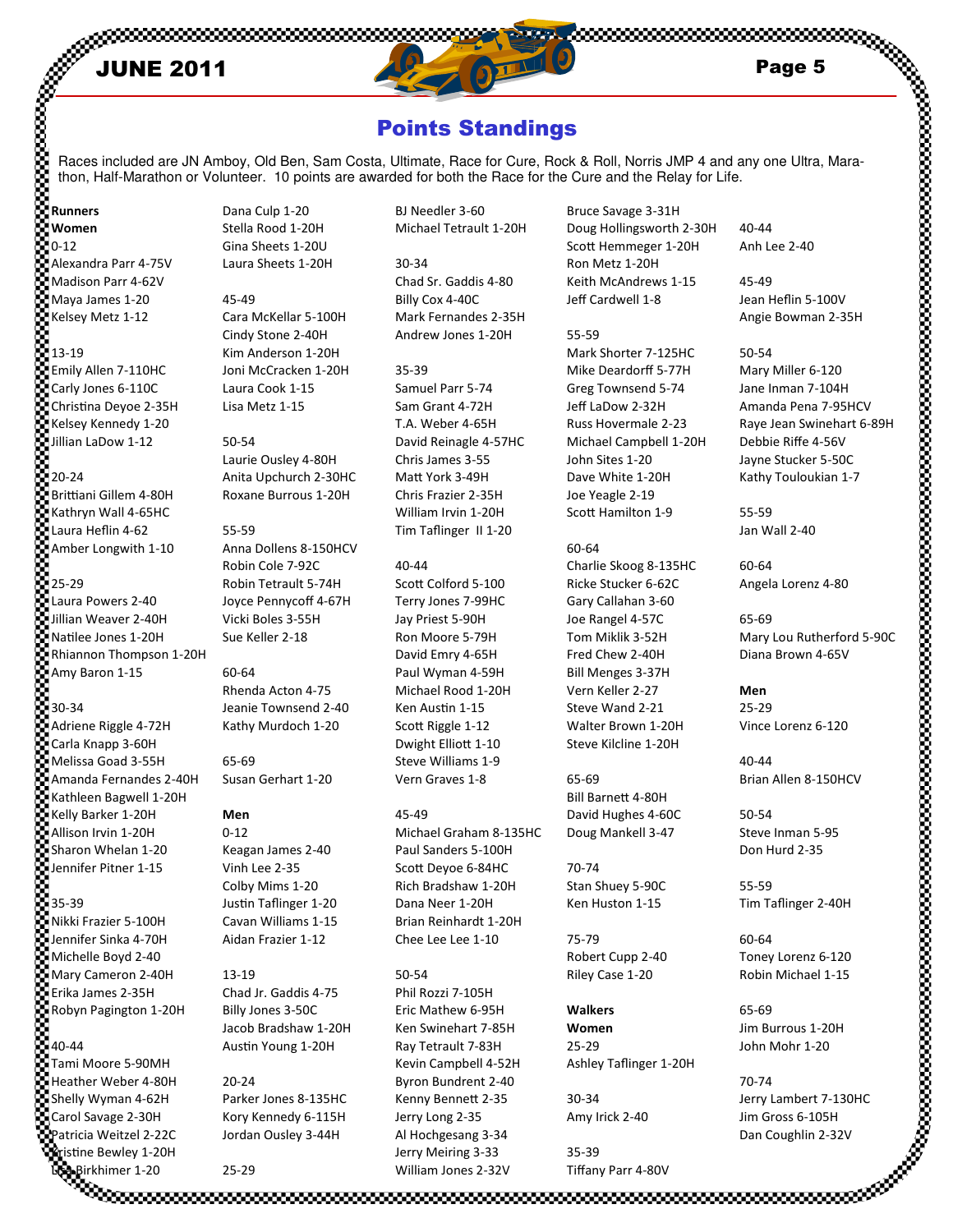,,,,,,,,,,,,,,

### Other Race Results Continued

Flying Pig Marathon 1697: Tami Moore 4:20:35 Total Finishers: 4,299

#### Indy Mini-Marathon

47: Austin Young 1:13:27 129: Matt York 1:19:48 208: Parker Jones 1:23:17 315: Jay Priest 1:25:43 540: Brian Reinhardt 1:29:43 628: Jake Bradshaw 1:31:00 655: Jordan Ousley 1:31:26 737: Heather Weber 1:32:29 1324: Dana Neer 1:37:26 1489: Christopher Frazier 1:38:30 1611: Eric Mathew 1:39:10 2363: Scott Hemmeger 1:43:25 2832: Phil Rozzi 1:45:21 3128: Robyn Pagington 1:46:34 3695: Will Irvin 1:48:44 3703: Allison Irvin 1:48:45 3836: Brittiani Gillem 1:49:08 4333: Mike Deardorff 1:50:43 4495: Andrew Jones 1:51:11 4600: Mark Shorter 1:51:31 4965: Ronald Metz 1:52:46 5903: Kelly Barker 1:55:15 6263: Bill Barnett 1:56:06 6595: Kenny Bennett 1:56:56 6968: Mark Fernandes 1:57:45 6979: Amanda Fernandes 1:57:47 7609: David Emry 1:59:13 7749: Tami Moore 1:59:31 7843: T.A. Weber 1:59:43 8688: Kenneth Swinehart 2:01:56 9358: Kim Anderson 2:03:57 9534: David Reinagle 2:04:27 9654: Nikole Frazier 2:04:48 10217: Jeff Ladow 2:06:27 Roxane Burrous 2:07:46 10980: Rich Bradshaw 2:08:23 11493: Michael Graham 2:09:39 11676: Kathleen Bagwell 2:10:05 12512: Tom Miklik 2:12:21 12760: Joni McCracken 2:13:03 14963: Scott Deyoe 2:19:44 15046: Anna Dollens 2:19:57

15133: Fred Chew 2:20:16 15255: Laurie Ousley 2:20:38 16704: Erika James 2:25:14 16748: Jillian Weaver 2:25:23 16846: David White 2:25:45 17569: Kevin Campbell 2:28:15 17838: Michael Campbell 2:29:25 18225: Christina Deyoe 2:30:55 18502: Walter Brown 2:32:12 18506: Mary Cameron 2:32:12 19524: Anita Upchurch 2:36:44 20218: Rhiannon Thompson 2:39:54 20901: Bill Menges 2:43:23 22274: Amanda Pena 2:51:00 22404: Natilee Jones 2:51:52 22496: Jennifer Sinka 2:52:31 22703: Raye Jean Swinehart 2:53:46 23116: Steve Kilcline 2:56:13 23390: Laura Sheets 2:57:51 23398: Kristine Bewley 2:57:55 24262: Jane Inman 3:03:44 24566: Jerry Lambert 3:05:58 24907: Tim Taflinger 3:08:32 24908: Ashley Taflinger 3:08:32 28673: Bruce Savage 3:38:50 28675: Carol Savage 3:38:50 29117: Angela Bowman 3:43:06 Total Finishers: 30,649

#### Kokomo Half Marathon

May 21, 2011 1: 1:24:51 Parker Jones 2: 1:27:20 Matt York 3: 1:29:07 Kory Kennedy 4: 1:36:30 Jay Priest 7: 1:40:49 Ron Moore 9: 1:45:04 Eric Mathew 11: 1:49:00 Doug Hollingsworth 14: 1:50:35 Sam Grant 15: 1:50:53 Paul Sanders 16: 1:50:53 Charlie Skoog 19: 1:54:52 Karly Sprouse 31: 2:06:05 Melissa Goad 34: 2:09:47 Carla Knapp 35: 2:10:40 Paul Wyman

36: 2:10:40 Shelly Wyman 38: 2:10:59 Jeff LaDow 40: 2:13:19 Stella Rood 41: 2:13:19 Michael Rood 47: 2:19:26 Cindy Stone 50: 2:23:41 Anita Upchurch 52: 2:26:21 Michael Tetrault 53: 2:26:25 Ray Tetrault 56: 2:29:13 Terry Jones 59: 2:32:58 Robin Tetrault 61: 2:35:48 Cara McKellar 63: 2:43:40 Vicki Boles 64: 2:43:50 Joyce Pennycoff 67: 2:51:01 Natilee Jones 72: 3:03:03 Brian Allen 78: 3:31:37 Emily Allen Total Finishers: 81

#### Geist Half Marathon

May 21, 2011 1044: Dave Emry 2:05:44 1773: Adriene Riggle 2:27:10 2340: Katie Wall 2:59:47 Total Finishers: 2699

### Other Races

#### Be a Fan 5k

First-annual run/walk to benefit Special Olympics Cass County Saturday, June 18, 2011 Registration 6:30-7:30 a.m. Fun run starts at 7:40 a.m. 5K run/walk starts at 8 a.m. WHERE: First Assembly of God Church 831 Burlington Ave., Logansport COST: 5K run/walk — \$12 on or before June 4 or \$15 on race day (fees include T-shirt)

1M fun run — \$4 on or before June 4 or \$5 on race day (fees include finisher ribbon) www.specialolympicscasscounty.org

**Rick Haschel Memorial 5k in Winamac Indiana** JULY 23, 2010 Registration and Packet Pick up: 7:00 - 8:00 a.m. Website: www.rhm5k.com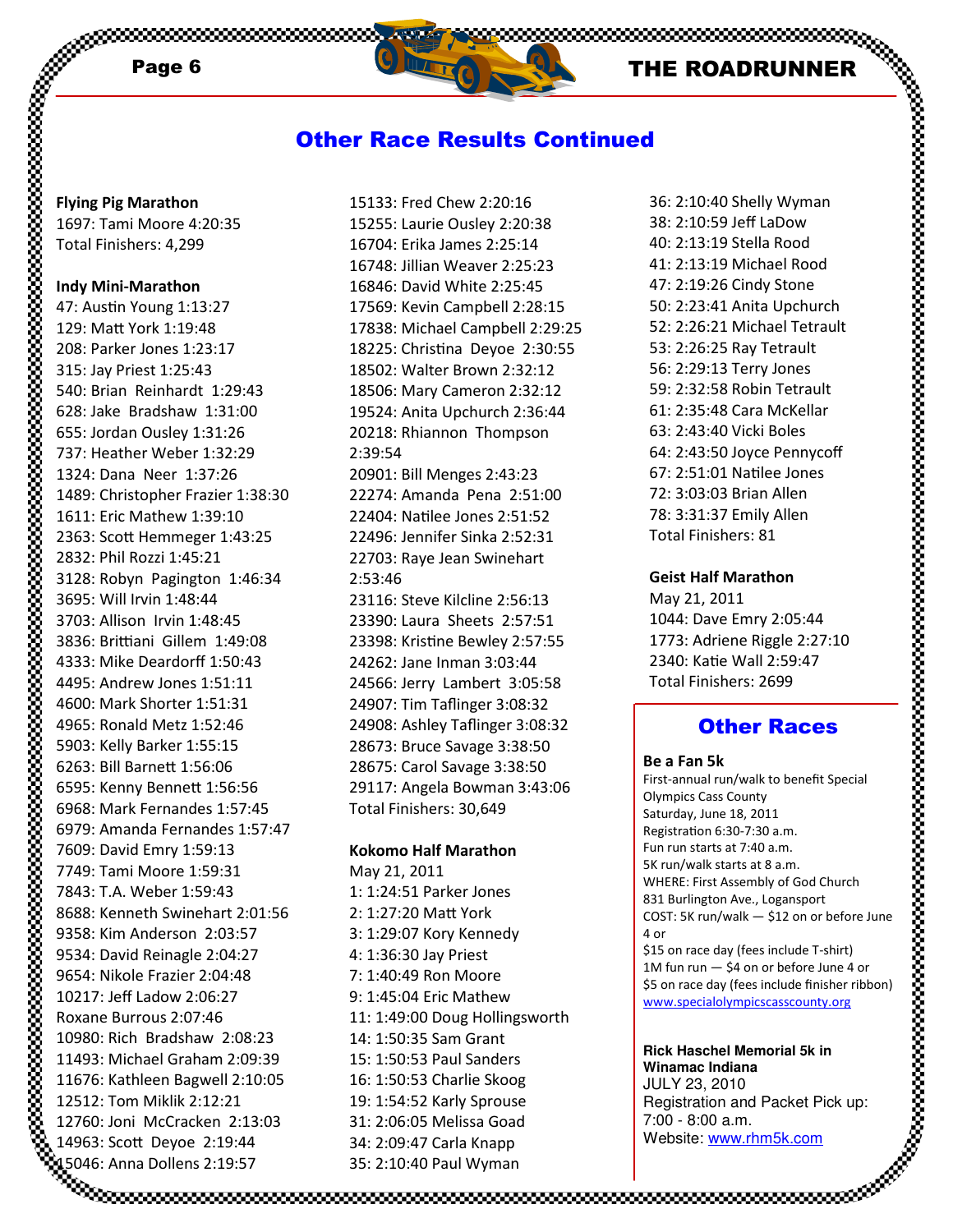

# 2011 Calendar

June 2— July 14 Coyote Kids Location: Jackson Morrow Park Time 6:15 25 and 50 yard Time 6:30 1/4 mile races and up begin URL: http://coyotekids.ckrr.us/

June 11 Norris Insurance 5 Mile Run/ 5K Walk Time: 8 AM Location: Greentown, IN Contact: John Norris Phone: (765) 395-7761 Website: http://norrisinsurance.com/

June 17-18 Relay for Life Location: Walter Cross Field, Kokomo High School, Kokomo, IN

July 02 Haynes-Apperson 4 Mile Run/ 3 Mile Walk Time: 8 AM Location: Memorial Gymnasium, Central Middle School, Kokomo, IN Contact: Mark Shorter Email: Mark@ckrr.us

July 9 Race for Grace Time: 8 AM Location: Calvary Presbyterian Church, 7th & Spencer Streets, Logansport, IN Phone: (574) 753-0505

July 16 Panther Prowl 5K Mile Run/Walk - Time: 8 AM Location: Russiaville, IN Contact: Gary Jewell Email: funrunr@sbcglobal.net

July 22 Coyote Kids Awards Night

5-7PM Location: Morning Star Gymnasium

August 06 Norris Insurance 5K Run/ Walk Time: 8 AM Location: Converse, IN Contact: John Norris Website: http://norrisinsurance.com/

August 13 CKRR Age-Graded 4 Mile Run & 5K Walk - Time: 8 AM Location: Highland Park, Kokomo Contact: Mark Shorter Phone: (765) 455-2283 Email: mshorter13@comcast.net

August 20 CAM Run for Shelter 5K Run and Walk Time: 8 AM Location: Oakbrook Valley, Russiaville, IN Contact: Dana Neer Phone: (765) 252-7030

September 17 4th GNO Time: 5:00 p.m. Location: Downtown Kokomo, IN

September 24 Bee Bumble 5K & 10K Time: 8:00 a.m. Location: Burnettsville, IN URL: http://www.beebumble5k.org/

October 01 Cole Porter 15K Run/ 5K Run/Walk Time: 9:00 AM Location: Circus Building, Peru, IN

October 08 St. Joseph Foundation's Runnin' the Shores 5K

Location: Champaign Shores Kokomo, IN Contact: Todd Moser Email: TMoser@stjoseph.stvincent.org

October 22 YMCA Jackolantern Jog 5K Run/Walk Time: 8am Location:YMCA, Kokomo

October 23 Club Kokomo Nickel Plate Trail 8K /3 Mile Walk Time: 2 PM Location: Nickel Plate Trail Head, Peru, IN

November 12 CKRR Charity 5K Run/ Walk Time: 9 AM Location: UAW 292 Union Hall, Alto & Park Roads, Kokomo, IN Contact: Charlie Skoog Phone: (765) 457-2607 Email: runckrr@aol.com

November 25 Club Kokomo Cares 5K Run/ Walk Points 20 For Each Finisher Time: 8 AM Location: Rogers Pavillion Highland Park Contact: Ray Tetrault Phone: (765) 854-1393

December 31 CKRR New Year's Eve 5K Run/ Walk Time: 2 PM Location: UAW Local 292 Contact: Joni McCracken Email: joni.renee@att.net